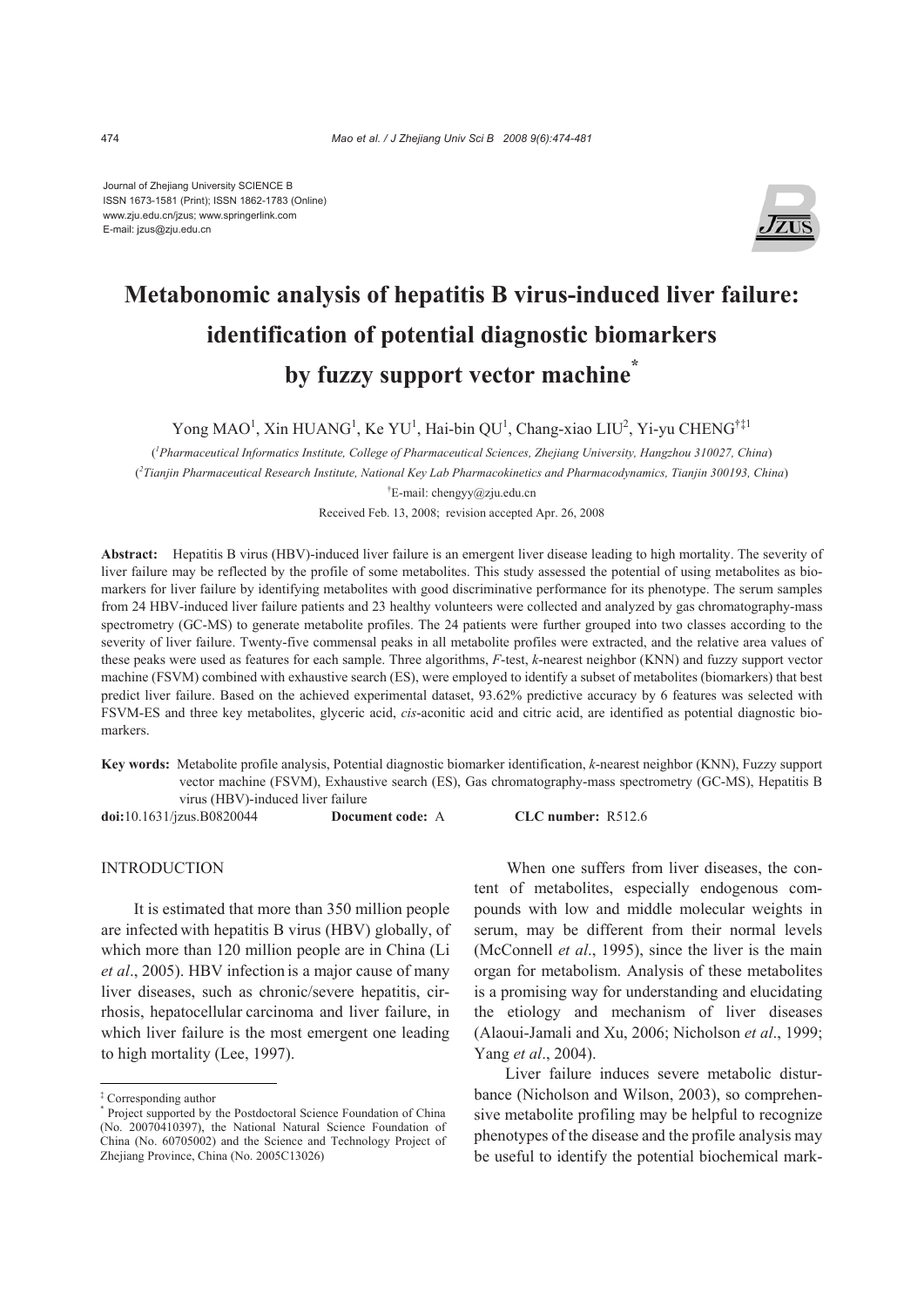ers for prediction or prognosis of the disease progression. In this study, metabolite profiling by gas chromatography-mass spectrometry (GC-MS) was employed to investigate the metabolites in serum samples from 24 HBV-induced liver failure patients and 23 healthy volunteers. All samples are grouped into 3 groups, and 25 commensal features are extracted to characterize them. The potential of corresponding metabolites was evaluated by feature selection algorithms for multiclass dataset.

Feature selection methods can be categorized into two kinds: filter and wrapper methods (Inza *et al*., 2004). Filter method is independent of the classification algorithm. It ranks or scores each feature based on measures such as the information gain criterion, mutual information, relief, etc., and then finds out optimal feature subset according to heuristic rules made on these ranks or scores. Therefore, in many circumstances, the construction of filter method used in binary decision is similar to that used in multiclass decision. The main advantage of the filter method is its low computational cost due to never engaging with learning algorithm, and its weak point lies on that it is difficult to note the complicated relations among features and between features and classification labels (Luts *et al*., 2007). The optimal feature subset selected by filter method always has bigger sizes and weaker performances than that selected by the wrapper method that takes the learning algorithm into account. By wrapper method, different feature subsets are tried to combine with the classification algorithm to estimate their performance, and the best set is kept as the result. Many search strategies, such as exhaustive search, best first search, stochastic search, and heuristic search like backward, forward or stepwise, are often used to explore the feature subsets in feature combinational space (Inza *et al*., 2004). To evaluate each feature subset, *n*-fold cross-validation (CV) and leave-one-out (LOO) are usually employed. The main disadvantage of wrapper method is the high computational cost of searching for feature subset. Heuristic search is the fastest strategy used in wrapper method, but the limitation in its design lies on heuristic/indirect feature evaluation rule which is usually based on construction of specific decision algorithm. In multiclass decision algorithm, heuristic/indirect feature evaluation rule is difficult to be introduced due to complexity of multiclass decision function.

Direct feature evaluation by CV or LOO is an effective method in feature selection for multiclass decision, and when combined with exhaustive search (ES), it will give out the best results than any other search strategy, because ES traverses the whole feature combination space (Theodoridis and Koutroumbas, 2003). CV/LOO combined with exhaustive feature subset search is a feasible means on dataset with small feature number, but the main problem lies on whether the choice of multiclass decision machine used in CV/LOO will influence the final feature selection results.

In this work, a filter method (*F*-test) and two new wrapper methods (*k*-nearest neighbor (KNN) combined with ES (KNN-ES) based on CV and fuzzy support vector machine (FSVM) (Mao *et al*., 2005) combined with ES (FSVM-ES) based on CV) were compared for potential diagnostic metabolite selection application. To accelerate these algorithms, feature pre-selection was done by *t*-test according to features' *P* value between every two classes. Features with no significant difference between any two classes were excluded. KNN combined with CV and FSVM combined with CV were chosen as feature subset evaluation tools to describe the feature selection performance in the three methods.

# MATERIALS AND METHODS

## **Collection of serum samples**

Spontaneous blood samples were collected from 24 HBV-induced liver failure patients (21 males and 3 females) and 23 healthy volunteers (15 males, 8 females). The patients aged 33~60 years, and the healthy volunteers aged 18~36 years. The mean age of patients and healthy volunteers were 46 and 27 years, respectively. The MELD scores for patients were 16.3~33.1, and the medium value was 21.8 and the mean value was 24.7. The blood samples were centrifuged at 3000 r/min for 10 min at 4 °C, and the sera were stored at −80 °C until use.

## **Determination of different metabolites**

All serum samples are treated by GC-MS experiments to achieve metabolite profiles. Each sample was represented with a GC-MS total ion current (TIC) chromatogram. After peak deconvolution, identifica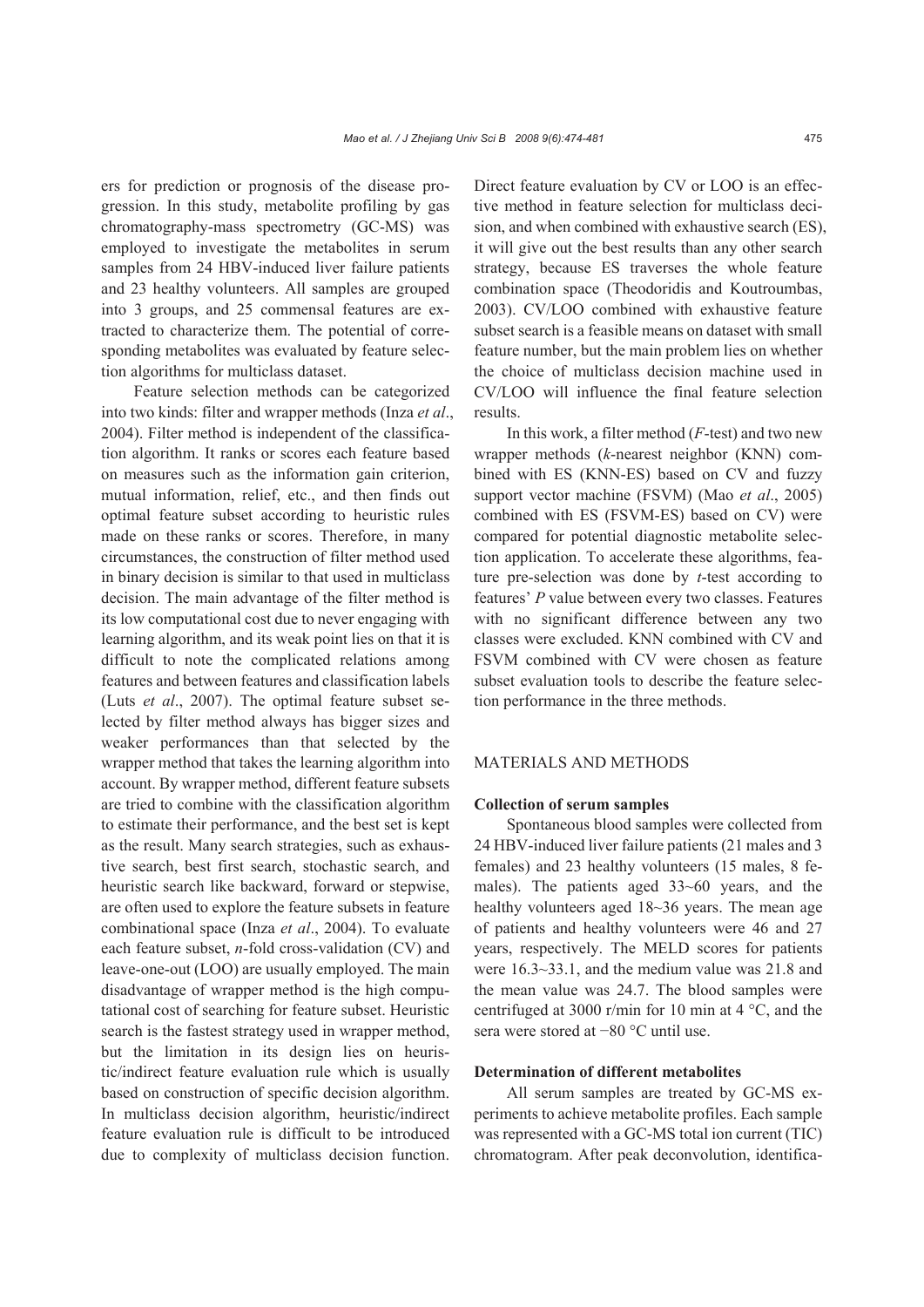tion and matching, 25 commensal peaks in all metabolite profiles were extracted and the relative area values of these peaks were used as features to characterize each serum sample. The metabolites corresponding to these peaks were identified according to mass spectra library (version 1.0.0.12) of National Institute of Standards and Technology (NIST).

### **Data preprocessing**

The 24 HBV-induced liver failure patients were grouped into two classes by MELD threshold value 22.0 according to their different severity degrees, which are between the mean value and the medium value of all patients' MELD scores (Kamath *et al*., 2001). The group with smaller MELD scores consisted of 13 patients with mild liver failure, and the other group had 11 patients with severer liver failure. The 23 healthy volunteers were included into control group. To depress the influence of a quantitative level of every feature on the processing algorithm of following data, *Z*-score normalization across all samples was employed on all 25 features in the entire dataset. To accelerate feature selection procedure, features without discriminant ability were excluded from feature pre-selection procedures, in which a two-tailed *t*-test was used to calculate features' *P* value between every two classes; features without significant difference between any two classes were excluded. A threshold value for *P* value is set, and if a feature's all *P* values are all above the threshold, the corresponding feature will be eliminated.

# **Feature selection algorithms**

1. *F*-test-based feature selection

*F*-test is a filter method to evaluate features' importance by calculating a ranking score as:

$$
R(j) = \frac{\sum_{i=1}^{m} \sum_{k=1}^{n} 1_{(y_i=k)} (\overline{x}_{kj} - \overline{x}_j)^2}{\sum_{i=1}^{m} \sum_{k=1}^{n} 1_{(y_i=k)} (x_{ij} - \overline{x}_{kj})^2}, \quad 1 \le j \le l,
$$

where *j* corresponds to a specific feature; *i* points to a specific sample; *k* indicates a specific class; *m* is total number of samples; *n* is total number of classes; *l* is total number of features;  $x_{ij}$  denotes the value of feature *j* in sample *i*;  $y_i$  denotes the class label of sample *i*;  $\overline{x}$  denotes the mean value of feature *j* across all

samples;  $\bar{x}_{ki}$  denotes the mean value of feature *j* across all samples belonging to class *k*; the indicator function  $1_{\Omega}$  is equal to 1 if the event  $\Omega$  is true and 0 otherwise. All features were ranked in a list according to their scores, and the combination of several top features with best discriminant performance and relatively small size was considered as target feature subset, and these top features are considered as potential diagnostic biomarkers.

2. KNN-ES algorithm

KNN-ES algorithm is a wrapper method, in which ES is employed to traverse all feature combinations to ensure discovery of globally optimal feature subset. KNN-based *n*-fold CV accuracy is the main evaluation index to estimate discriminative performance of all feature subsets. The confusion matrix is used as a second index to evaluate the accuracy and balance of classification error rates between different classes globally (Parker, 2001). KNN is a feasible nonparametric multi-classification method in supervised learning strategies. In KNN, the Euclidean distance between a specific sample and each of the other samples in training set is calculated, and the specific sample is classified to the class consisting of the most samples in its KNN. The only parameter in KNN is *k*. If a bigger *k* is used, the algorithm performs more robustly, but *k* should be smaller than the number of samples in the class consisting of the smallest samples in training set (Dasarathy, 1991). In Enas and Choi (1986)'s work,  $k=m^{2/8}$  or  $k=m^{3/8}$  is concluded as another rule to select  $k$ , where *m* is total number of samples. In our work,  $k$ is set according to these rules. By ES strategy,

1 !  $(l - i)! i!$ *l i*  $\sum_{i=1}^{l} \frac{l!}{(l-i)!i!}$  is explored, where *l* is total number of

features. In so many feature subsets, the optimal feature subset is usually not exclusive. Many feature subsets will show similar top performance. If only features in optimal feature subset are thought as biomarkers, the results will be unstable. So feature frequency statistical histogram in a population of best feature subsets is introduced to evaluate the importance of features. The most popular features are thought as potential biomarkers. Using KNN-based *n*-fold CV accuracy as the main discriminative performance index, best feature subsets mean their predictive accuracy in excesses of a given threshold value.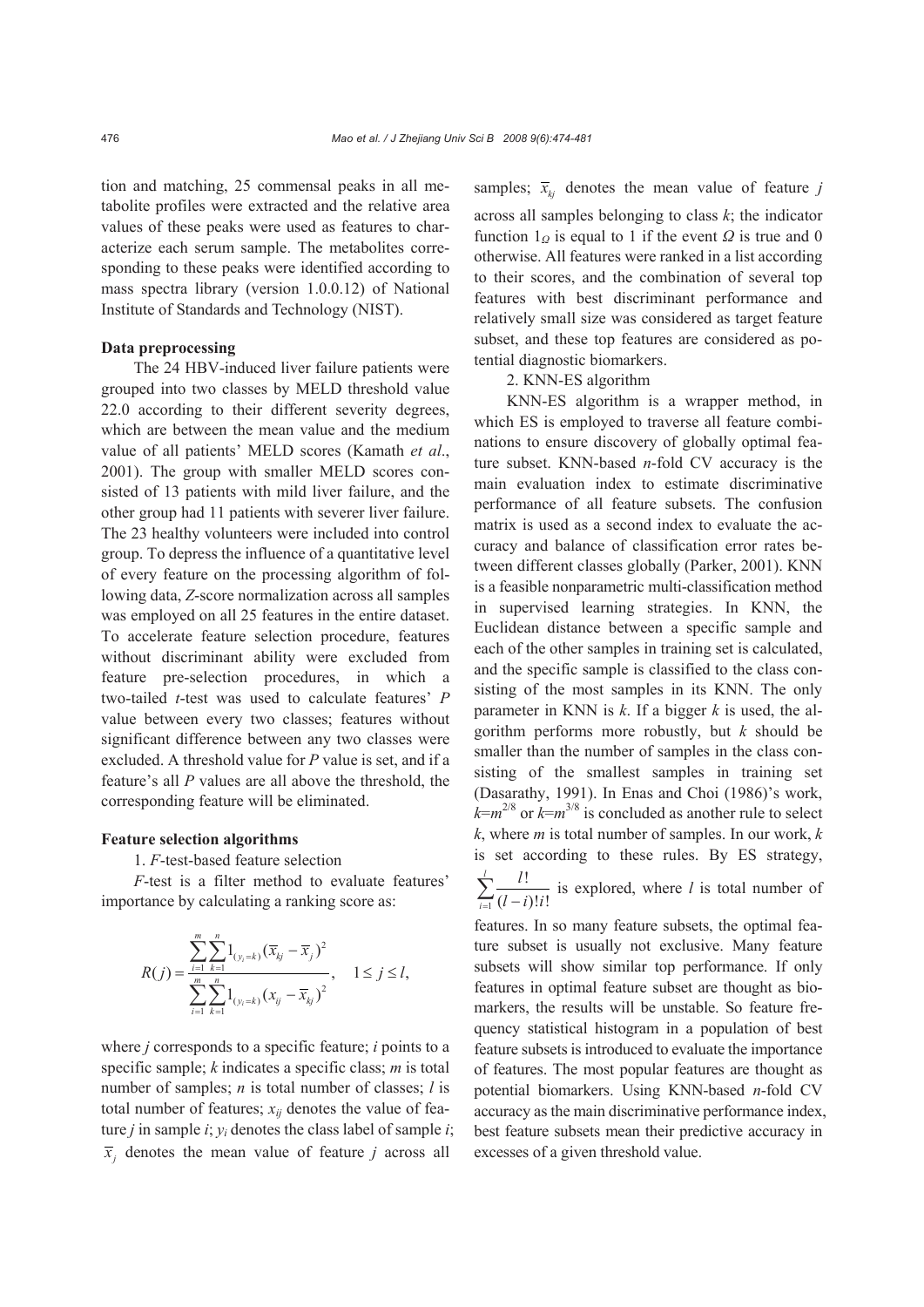3. FSVM-ES algorithm

FSVM-ES algorithm is another wrapper method. Difference between FSVM-ES and KNN-ES is FSVM instead of KNN to be used to evaluate discriminative performance of feature subsets. FSVM is a relatively new multi-classification method (Mao *et al*., 2005; 2007) with remarkable robust performance on sparse and noisy data. In the process of training, if there are *n* classes in a training dataset, there are *n*(*n*−1)/2 support vector machines (SVMs) trained in FSVM. The decision function of FSVM is constructed based on these *n*(*n*−1)/2 SVM classification functions described as:

$$
f(\mathbf{x}) = \sum_{i=1}^{m} \alpha_i y_i K(\mathbf{x}_i, \mathbf{x}) + b,
$$

where the coefficients  $\alpha = (\alpha_i)$  and *b* are obtained by training over a set of samples  $S = \{ (x_i, y_i) \}_{i=1}^n$  in  $\mathbf{x}_i \in \mathbb{R}^l$  is sample *i* vector, and *l* is total number of features;  $y_i$  is class label of sample *i*;  $K(\cdot, \cdot)$  is the kernel function; *m* is total number of samples (Vapnik, 1999). Define *fst*(*x*)=−*fts*(*x*) (*s*≠*t*; *s*, *t*=1, …, *n*). The fuzzy membership function  $g_{st}(x)$  is introduced as:

$$
g_{st}(x) = \begin{cases} 1, & \text{for } f_{st}(x) \ge 1; \\ f_{st}(x), & \text{otherwise.} \end{cases}
$$

Using  $g_{st}(x)$  ( $s \neq t$ ;  $s,t=1, \ldots, n$ ) and the class *s*  $(s \in \{1, \dots, n\})$ , the membership of x is defined as  $g_s(x) = \min \left[1, \min_{s \neq t, t=1, \cdots, n} f_{st}(x)\right]$ . An unknown sample *x* is classified by  $\argmax_{s=1,\dots,I} g_s(x)$ . In many circumstances, almost all samples in a dataset can be sepa-

rated by linear decision function, so linear kernel FSVM was chosen as decision machine in our work, in which  $K(\cdot, \cdot)$  is defined as Euclidean inner product function. Another advantage of using linear kernel SVM is that only one parameter needs to be adjusted in the algorithm: the penalty parameter *C*, which is usually set as a constant in applications, e.g., 100 (Mao *et al*., 2005). Statistical histogram of selection frequency of each feature in a population of best feature subsets is also introduced to identify potential biomarkers. Here, the best feature subsets are determined by a given threshold on FSVM-based *n*-fold CV accuracy.

# RESULTS AND DISCUSSION

Nineteen features were pre-selected by *t*-test with threshold value 0.05 for *P* value (Table 1). Based on the 3-class dataset with the 19 features, 5-fold CV accuracy was chosen as the main discriminative performance evaluation index for feature subsets. Confusion matrix was used as assisted index to evaluate the accuracy and balance of classification error rates among different classes globally, and contained discriminant state statistics between any two classes. In KNN-ES, *k* used in KNN may be set to 3 or 4 according to the rules mentioned in subsection "KNN-ES algorithm", but no difference was found between the two corresponding results. We chose *k*=4 to elaborate the performance of KNN-ES. In FSVM-ES, penalty parameters were set to 100. All algorithms were implemented in Matlab codes.

**Table 1 List of endogenous serum metabolites measured by GC-MS** 

| Peak<br>No.  | Metabolites identified  | $P$ value         |                   |                   |  |
|--------------|-------------------------|-------------------|-------------------|-------------------|--|
|              |                         | Classes           | Classes           | Classes           |  |
|              |                         | $1 \text{ vs } 2$ | $1 \text{ vs } 3$ | $2 \text{ vs } 3$ |  |
| $\mathbf{1}$ | Glycine                 | 0.0268            | 0.1643            | 0.0824            |  |
| 2            | L-threonine             | 0.0038            | 0.0202            | 0.2882            |  |
| 3            | Glycine                 | 0.0385            | 0.0227            | 0.1606            |  |
| 4            | Glyceric acid           | 0.6478            | 0.0418            | 0.0238            |  |
| 5            | L-serine                | 0.0002            | 0.0000            | 0.0177            |  |
| 6            | L-threonine             | 0.0015            | 0.0000            | 0.0100            |  |
| 7            | Proline                 | 0.9682            | 0.0032            | 0.0253            |  |
| 8            | L-proline               | 0.0217            | 0.0000            | 0.0299            |  |
| 9            | L-serine                | 0.2356            | 0.0140            | 0.0788            |  |
| 10           | L-proline               | 0.0699            | 0.0015            | 0.0717            |  |
| 11           | Glutamine               | 0.0798            | 0.0002            | 0.0077            |  |
| 12           | L-phenylalanine         | 0.0033            | 0.0000            | 0.0145            |  |
| 13           | Ribitol                 | 0.8654            | 0.0434            | 0.1300            |  |
| 14           | cis-aconitic acid       | 0.1927            | 0.0000            | 0.0016            |  |
| 15           | Citric acid             | 0.0001            | 0.0003            | 0.0077            |  |
| 16           | 2-deoxy-galactopyranose | 0.0166            | 0.0232            | 0.8504            |  |
| 17           | D-fructose              | 0.0002            | 0.3809            | 0.1869            |  |
| 18           | Hexadecanoic acid       | 0.9249            | 0.0326            | 0.1109            |  |
| 19           | $myo$ -inositol         | 0.2567            | 0.0019            | 0.0418            |  |
| 20           | Ethanedioic acid        | 0.2555            | 0.2024            | 0.0572            |  |
| 21           | L-valine                | 0.2822            | 0.1352            | 0.1118            |  |
| 22           | D-ribose                | 0.7668            | 0.0636            | 0.1485            |  |
| 23           | D-turanose              | 0.2281            | 0.9954            | 0.6709            |  |
| 24           | D-glucose               | 0.2084            | 0.4619            | 0.3811            |  |
| 25           | D-galactose             | 0.2921            | 0.4521            | 0.3625            |  |

Note: Class 1 is normal group, Class 2 is mild liver failure group, and Class 3 is severe liver failure group. The peak numbers from 20 to 25 correspond to the metabolites excluded by *t*-test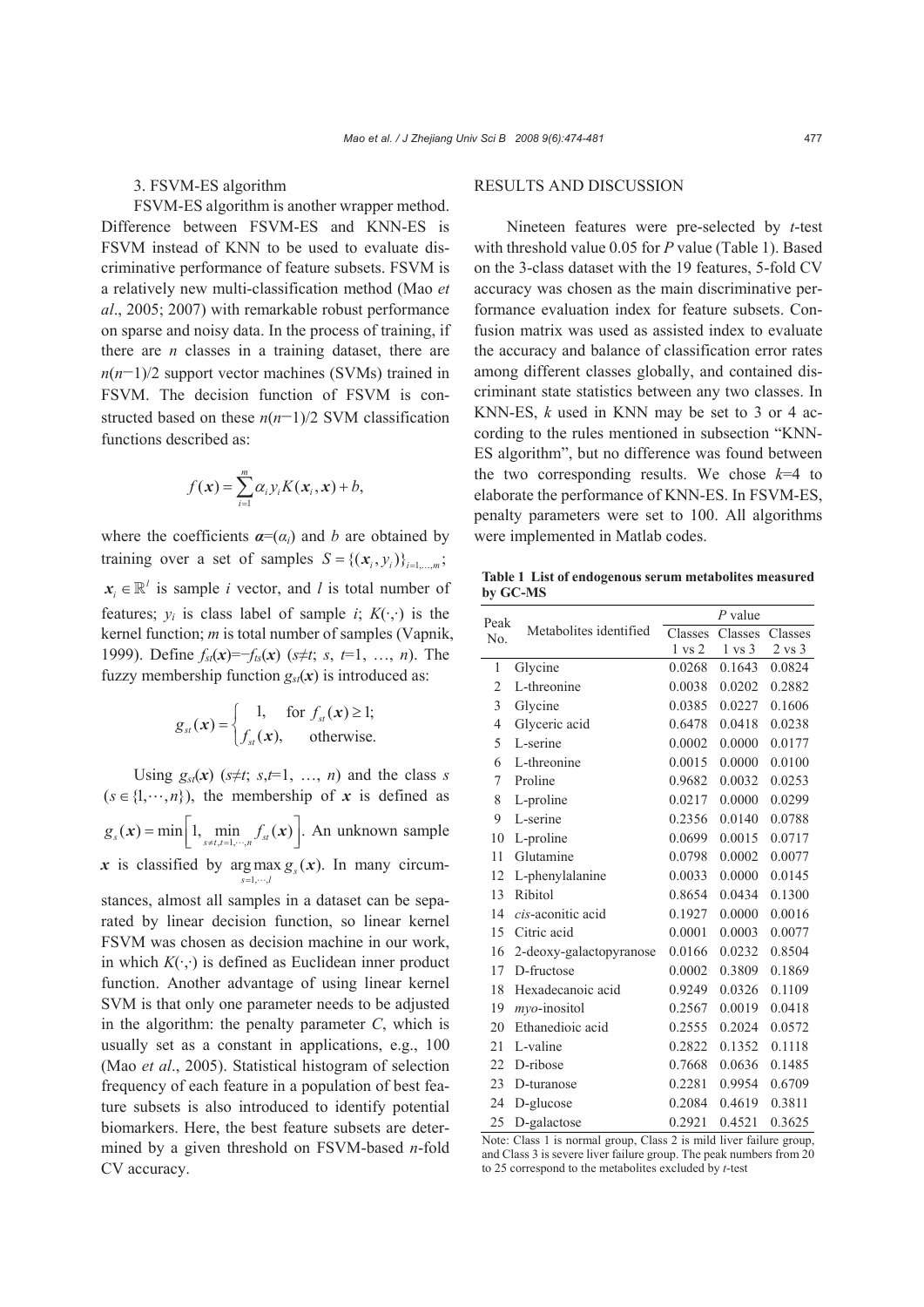#### **Data analysis for single metabolite feature**

Using FSVM and KNN as classifiers, the 5-fold CV accuracy for each metabolite feature is described in Fig.1. Features 5, 6, 12 and 15 were identified by these two evaluation methods with discriminant accuracy  $\geq 60\%$ , and the *t*-test *P* scores of these four features between any two classes in Table 1 were all below 0.02. Using 5-fold CV by KNN, the discriminant accuracy for Feature 15 was 82.98%; and by FSVM-based 5-fold CV evaluation, its discriminant accuracy was 63.83%. In Fig.1, no feature shows remarkable linear discriminant power, and Feature 15 seems to be more discriminative than other features.



**Fig.1 Discriminative performance evaluation of single metabolite feature by KNN/FSVM-based 5-fold CV accuracy**

## **Biomarker selection by** *F***-test statistics**

All features were ranked in a list according to their *F*-test scores, and features with maximal scores were ranked in top positions. These scores are described in Fig.2, in which Features 5, 6, 12, 14 and 15 were indicated as remarkable ones with scores greater than 0.05.



According to the achieved feature rank list, KNN/FSVM-based 5-fold CV accuracy on feature subsets with specific several top features is plotted in Fig.3. Using 5-fold CV by FSVM, optimal feature subset was detected in 5 features (5, 6, 12, 14 and 15) and 78.72% accuracy; using 5-fold CV by KNN, best feature subset was detected in 9 features (5, 6, 7, 8, 11, 12, 14, 15 and 19) and 82.98% accuracy. By *F*-test method, it may conclude that no distinct feature subset was discovered, and that the optimal feature subset selected by KNN/FSVM-based 5-fold CV performed no better than remarkable single metabolite feature detected.



**Fig.3 Accuracy curve of KNN/FSVM-based 5-fold CV on specific several top features**

# **Biomarker selection by KNN-ES/FSVM-ES algorithm**

By ES algorithm, 524287 feature subsets were explored. The statistical distribution histograms of the discriminative performance of all feature subsets estimated by KNN/FSVM-based 5-fold CV are plotted in Fig.4 (Fig.4a for KNN-ES and Fig.4b for FSVM-ES). The discriminant performance distribution of feature subsets in KNN-ES is a little more concentrated than that in FSVM-ES. A stricter constraint used in FSVM makes the performance of feature subsets tested in FSVM-ES distributed in wider range. The best discriminant performance for feature subsets with specific feature number found by KNN-ES or FSVM-ES is described in Fig.5. By KNN-ES, the optimal feature subset consisting of 9 features (1, 4, 5, 8, 12, 14, 15, 16 and 17) was found with 89.36% 5-fold CV accuracy. Using KNN combined with optimal feature subset selected by KNN-ES, 2 liver failure samples (1 mild and 1 severe) **Fig.2** *F***-test score for each single metabolite feature** were misclassified into normal group, and 3 severe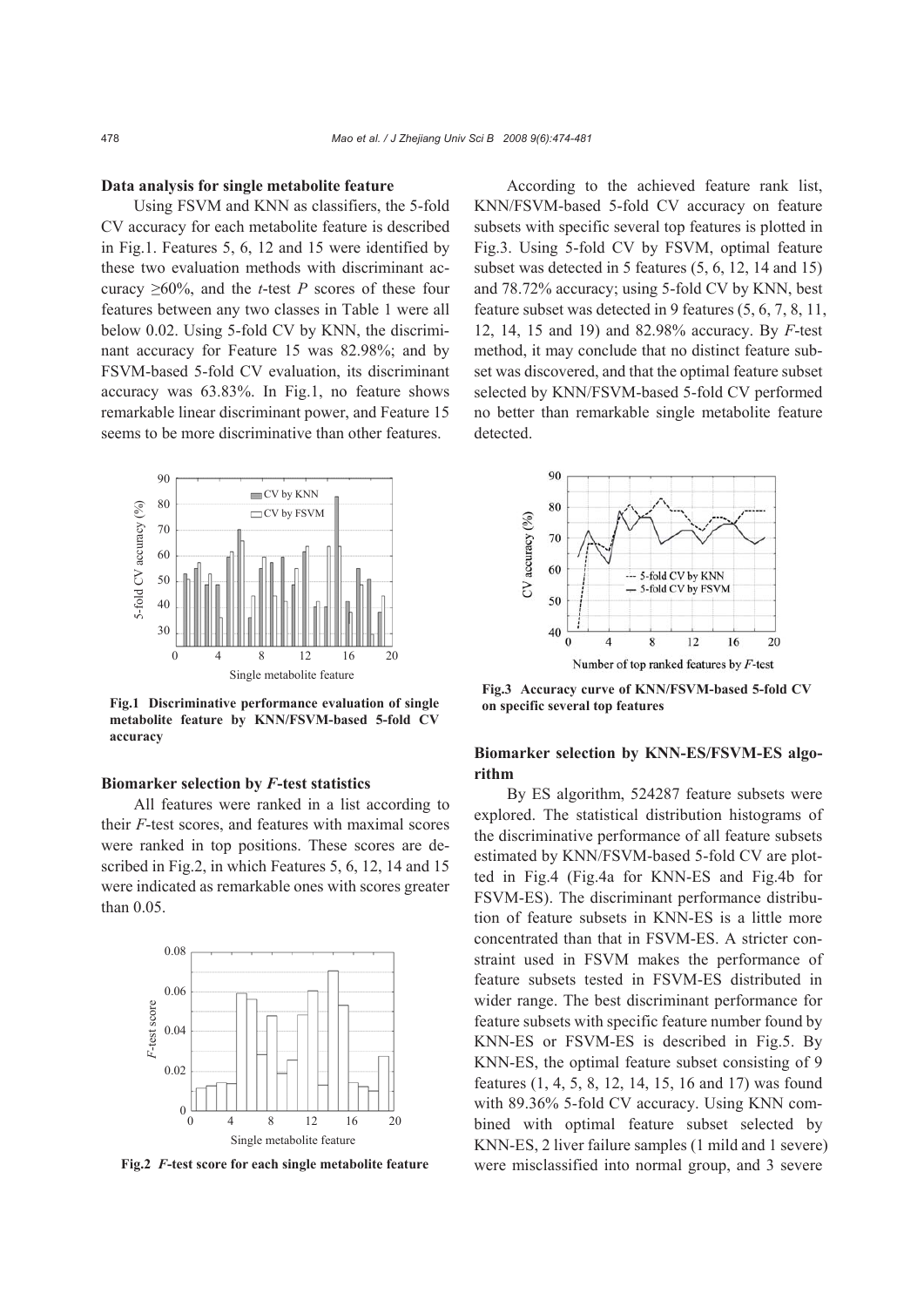liver failure samples were misclassified into mild liver failure group. By FSVM-ES, the optimal feature subset consisting of 6 features  $(4, 5, 7, 14, 15, 16)$ was found with 93.62% 5-fold CV accuracy. Using FSVM combined with optimal feature subset selected by FSVM-ES, no error in classification between normal samples and liver failure samples was found, and only 1 mild liver failure samples was misclassified into severe liver failure group and 2 severe liver failure samples were misclassified into mild liver failure group. The confusion matrices for above two feature subsets are given in Table 2. The optimal feature subsets selected by KNN-ES and FSVM-ES performed far better than that selected by *F*-test statistics.



**Fig.4 Statistical distribution histograms of the discriminative performance of all feature subsets in (a) KNN-ES and (b) FSVM-ES**



**Fig.5 Best discriminative performance of feature subsets with specific feature number in KNN-ES and FSVM-ES**

**Table 2 Prediction accuracy of optimal feature subsets selected by KNN-ES and FSVM-ES described by confusion matrices**

| True<br>classes—                                               | Prediction accuracy of optimal feature subsets $(\% )$ |             |       |                |             |             |
|----------------------------------------------------------------|--------------------------------------------------------|-------------|-------|----------------|-------------|-------------|
|                                                                | <b>KNN-ES</b>                                          |             |       | <b>FSVM-ES</b> |             |             |
|                                                                | NG                                                     | <b>MLFG</b> | SLFG  | NG             | <b>MLFG</b> | <b>SLFG</b> |
| NG                                                             | 100.00                                                 | 0.00        | 0.00  | 100.00         | 0.00        | 0.00        |
| <b>MLFG</b>                                                    | 7.69                                                   | 92.31       | 0.00  | 0.00           | 92.31       | 7.69        |
| <b>SLFG</b>                                                    | 7.69                                                   | 2.7 2.7     | 63.64 | 0.00           | 18.18       | 81.82       |
| NG: Normal group; MLFG: Mild liver failure group; SLFG: Severe |                                                        |             |       |                |             |             |

liver failure group

By KNN-ES, 291 feature subsets with KNNbased 5-fold CV accuracy greater than 87% were detected in all feature subsets. The sizes of these feature subsets were from 4 to 16. These feature subsets contained 9.9313 features in average, and the standard deviation for the size of these feature subsets was 2.4932. By FSVM-ES, 295 feature subsets with FSVM-based 5-fold CV accuracy greater than or equal to 89% were detected. The sizes of these feature subsets were from 3 to 10. These feature subsets contained 6.6949 features in average, and the standard deviation was 1.4316. The mean discriminant performance for these best feature subsets is described by confusion matrices (Table 3). Best feature subsets selected by FSVM-ES had more balanced error rates among three classes and higher total 5-fold CV accuracy than that done by KNN-ES. Meanwhile, more compact optimal feature subsets were identified by FSVM-ES.

**Table 3 Mean prediction accuracy of several best feature subsets selected by KNN-ES and FSVM-ES described by confusion matrices**

| True<br>classes | Mean prediction accuracy of several<br>best feature subsets (%) |       |                |       |       |             |
|-----------------|-----------------------------------------------------------------|-------|----------------|-------|-------|-------------|
|                 | <b>KNN-ES</b>                                                   |       | <b>FSVM-ES</b> |       |       |             |
|                 | NG                                                              | MLFG. | – SLFG         | NG    | MLFG  | <b>SLFG</b> |
| NG              | 99 21                                                           | 0.76  | 0.03           | 97 27 | 0.94  | 178         |
| MLFG            | 735                                                             | 92.18 | 0.48           | 545   | 89 71 | 4.82        |
| SL FG           | 10.72                                                           | 32.40 | 56.89          | 3.61  | 2191  | 74 48       |

\* Numbers of the best feature subsets selected by KNN-ES and FSVM-ES are 291 and 295, respectively. NG: Normal group; MLFG: Mild liver failure group; SLFG: Severe liver failure group

The features' frequencies in these best feature subsets are plotted in Fig.6. Features 4 and 15 were identified as the most potential biomarkers by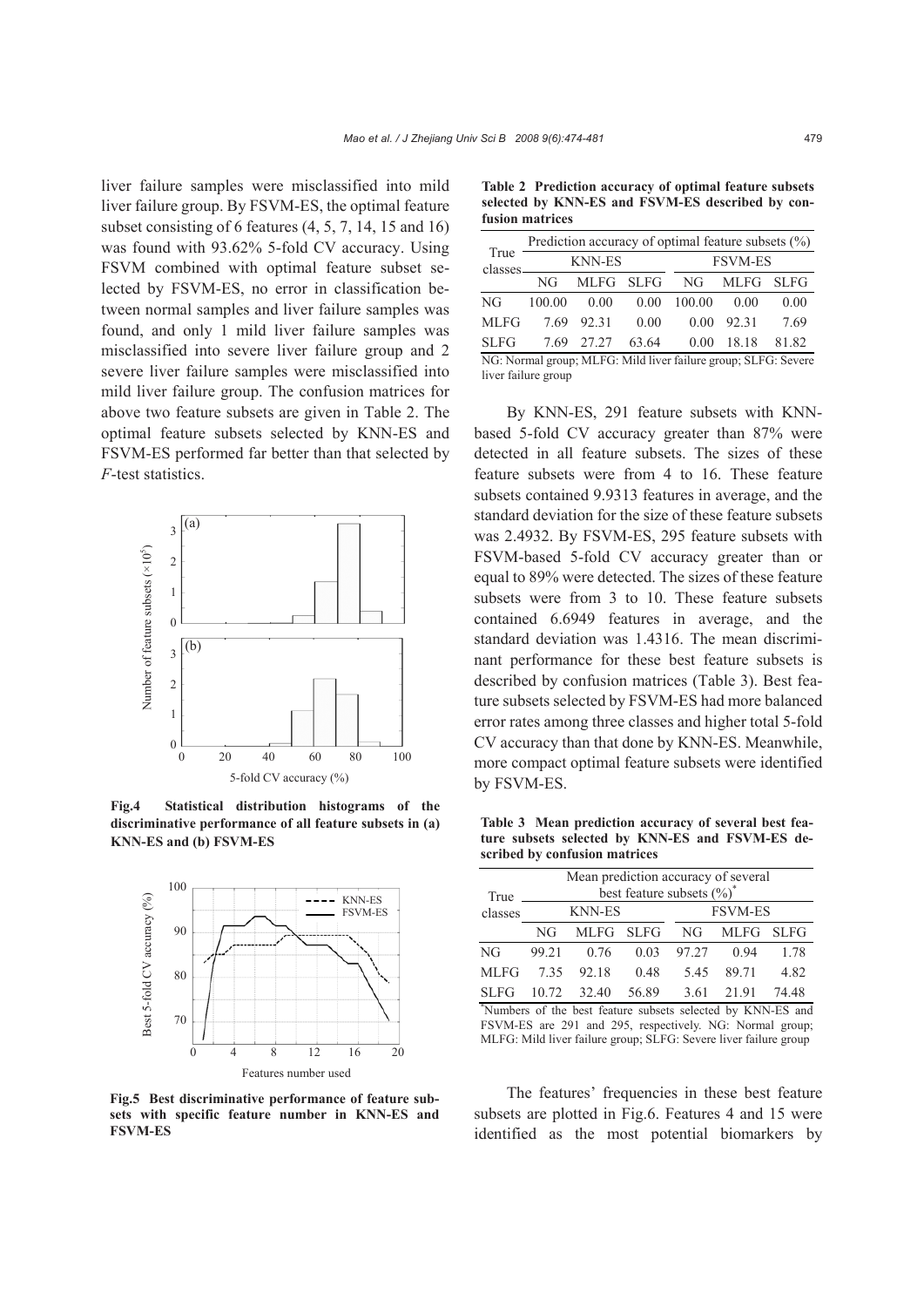KNN-ES and FSVM-ES simultaneously. These two features were also included in the optimal feature subsets selected by KNN-ES and FSVM-ES. All feature subsets with 5-fold CV accuracy greater than or equal to 85% in KNN-ES and FSVM-ES were used as a wider range to analyze the features' potential as biomarkers. The features' appearance frequencies in these feature subsets are plotted in Fig.7. Features 4 and 15 were also identified as the two most remarkable features by both of the two algorithms. Feature 14 was another robust discriminative feature found and was also included in the optimal feature subsets selected by KNN-ES and FSVM-ES with a relatively high appearance frequency (Fig.6). By *F*-test method, Feature 4 was regarded as a noise feature and omitted.



**Fig.6 Feature appearance frequency in a part of feature subsets with best CV accuracy in KNN-ES and FSVM-ES. There are 291 best feature subsets selected by KNN-ES employed and 295 best feature subsets selected by FSVM-ES employed**



**Fig.7 Feature appearance frequency in feature subsets with 5-fold CV accuracy greater than 85% in KNN-ES and FSVM-ES**

# **Discussion and future work**

In this work, the disturbed metabolites were mainly evaluated by the deviation of concentration between the control and diseased patients. Feature 4 corresponds to glyceric acid that is a typical organic acid metabolite in mammalian bio-fluids and exists in two configurations,  $D(+)$  and  $L(-)$ . Both enantiomers are intermediary metabolites normally excreted in trace amount in serum and urine. High level of glyceric acid might be due to some inherited or acquired metabolic disease, especially to the liver and kidney deficiencies. The concentration of glyceric acid in serum samples of the patient group was significantly increased as compared with the healthy group. The higher concentration of glyceric acid may indicate that the metabolisms of the patients were under deterioration and that acidemia might occur in the patients with serious liver failure (Fontaine *et al*., 1989). Features 14 and 15 correspond to *cis*-aconitic acid and citric acid, respectively. They are two important intermediary metabolites in tricarboxylic acid (TCA) cycle. The concentration of citric acid in the serum samples of the patient group significantly decreased, while that of *cis*-aconitic acid increased, as compared with the healthy group. This phenomenon may indicate that the free citric acid in patients' blood is supplemented into the TCA cycle, and hence augments the concentration of other metabolites in TCA cycle in order to enhance the energy supple (Arai *et al*., 2001). These results reveal that metabolites are potential as biomarkers for liver failure recognition. Considering that the size of sample dataset is relatively small, the utility of selected biomarkers and their performance should be assessed in a larger size of samples, and more detailed biological and physiological examinations need to be done in the future studies.

In this work, two wrapper algorithms, KNN-ES and FSVM-ES, performed better than the filter algorithm *F*-test, and FSVM-ES achieved more accurate and compact results than KNN-ES. It may be concluded that the performance of wrapper feature selection method largely depends on the learning algorithm embedded, especially when samples scatter in sparse space, the binary SVM constructed FSVM is more suitable for small dataset, and the optimal feature subset selected by FSVM-ES has stronger discriminative power and more compact construction.